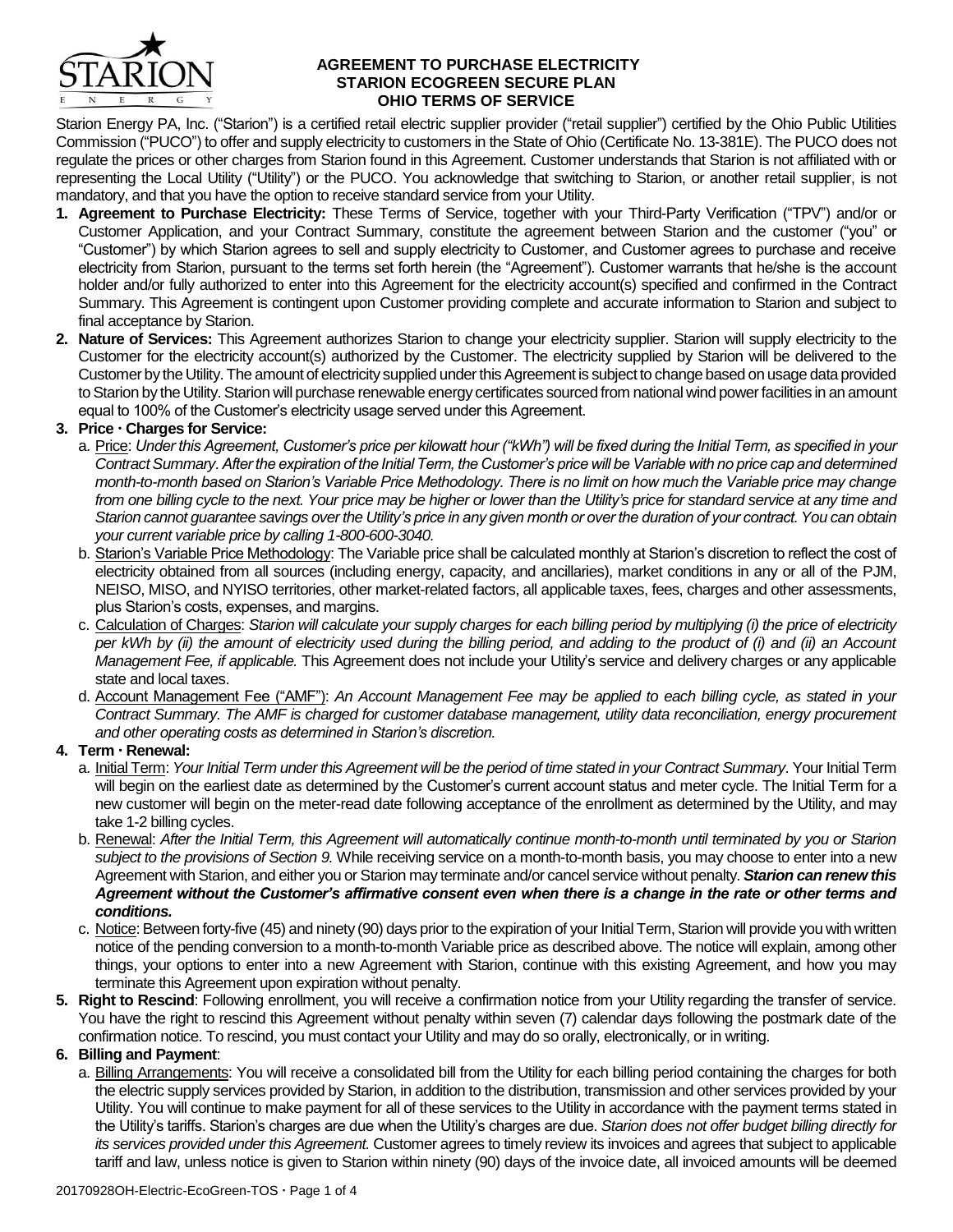by you to be correct and Customer shall waive any right to dispute amounts set forth and rate charged on such invoice. You have the right to request from Starion, twice within a twelve-month period, up to twenty-four (24) months of your payment history without charge, if available.

- b. Non-Payment: You will be responsible for any late payment fees charged by your Utility. In the event your Utility charges Starion for services related to your account, Starion reserves the right to bill you for these charges. Starion reserves the right to terminate this Agreement upon fourteen (14) calendar days' notice to you for non-payment for failure to meet any agreed-upon payment terms. Customer's failure to pay electric utility charges may result in Customer's account being disconnected in accordance with the Utility's tariff.
- **7. Cancellation of Existing Service:** If you presently purchase your electric supply service from another retail supplier, you are responsible for canceling that service pursuant to the terms of your agreement with your existing retail supplier, and for any cancellation fees that may apply. Your Utility may charge you a switching fee, which you will be liable for, if applicable.
- **8. Notices:** Notices sent by Starion to Customer will be sent in the method chosen by the Customer, whenever possible. Otherwise, notices will revert to the default of U.S. Mail. If Customer selects to receive electronic communications from Starion, it is the Customer's responsibility to ensure that the email address provided is current and notify Starion of any changes. If you provide Starion with your email address, you consent to receive communications from Starion in electronic form.

## **9. Termination of Agreement:**

- a. Termination by Customer: Customer may terminate this Agreement at any time by contacting Starion. *If Customer terminates this Agreement and, as a result, effectively cancels service prior to the expiration of the Initial Term, an early termination fee may apply, as stated in your Contract Summary.* An early termination fee will not apply if you terminate this Agreement because you relocate outside of the Utility's service territory or to an area where Starion charges a different price. If you terminate this Agreement, you will be returned to the Utility's standard service unless you choose another retail supplier. The effective termination date will be determined as set forth in the Utility's tariff and applicable law. You will be obligated to pay for the electricity and related services provided pursuant to this Agreement prior to the date that such termination becomes effective. If you terminate this Agreement by enrolling with a different retail supplier or returning to standard service, Starion will not be liable for any switching time delays and you will be obligated to make payment for services under this Agreement until termination of service with Starion is effective. If you terminate this Agreement and return to the Utility's standard service, you may or may not be served under the same rates, terms, and conditions that apply to other customers served by the Utility.
- b. Termination by Starion: Starion reserves the right to terminate this Agreement for any reason upon at least forty-five (45) but no more than ninety (90) calendar days' notice to the Customer at the address provided. The effective termination date will be the next applicable meter-read date after the 45-day period has expired as set forth in the Utility's tariff and applicable Ohio law. You will be obligated to pay for the electricity and related services provided pursuant to this Agreement prior to the date that such termination becomes effective. If Starion terminates this Agreement early, you will be returned to your Utility's standard service unless you choose another retail supplier, without penalty.
- **10.Privacy Policy Customer Information and Release Authorization:** By entering into this Agreement, you authorize Starion to obtain all information regarding your electricity account including, but not limited to, account contact information and address(es), account number(s), billing and payment information and history, credit information, historical and future electricity usage and peak electricity demand, meter reading data including smart meter data, and characteristics of electricity service. Starion will not release or sell your personal information to any other party without your consent unless required to do so by law or if necessary to defend or enforce the terms of this Agreement. Starion is prohibited from disclosing Customer's SSN and/or account number(s) without the Customer's consent except for (i) Starion's own collections and credit reporting; (ii) participation in programs funded by the universal service fund pursuant to 4928.52 of the Ohio Revised Code; or (iii) assigning this Agreement to another retail supplier.
- 11. Representations Warranties: Starion makes no representations or warranties other than those expressly set forth in this Agreement, and STARION EXPRESSLY DISCLAIMS ALL OTHER WARRANTIES, EXPRESS OR IMPLIED. Starion does not represent any guarantee of savings under this Agreement.
- **12.Limitation of Liability:** Starion's liability in connection with this Agreement, including without limitation any alleged liability for Early Termination by Starion as explained above, shall not exceed the amount of your largest monthly invoice for electric generation service during the twelve (12) months immediately preceding termination of this Agreement. In no event shall either party be liable to the other for any indirect, special, consequential (including lost profits or revenue), incidental, indirect or punitive damages for claims arising under this Agreement.
- **13.Binding Effect Agency Assignment:** This Agreement shall extend to and be binding upon Starion's and Customer's respective successors and permitted assigns; provided, however, that Customer may not assign this Agreement without Starion's prior written consent, and any purported assignment without such consent shall be void. You appoint Starion as your agent to provide retail electric service, including electric transportation, transmission and related services appropriate to provide that service to you. Starion may assign its rights and obligations under this Agreement to an affiliate of Starion or to another retail supplier licensed to do business in Ohio, in whole or in part, subject to compliance with applicable law.
- **14.Force Majeure:** Performance of any obligation required by this Agreement shall be suspended if compliance is prevented by an Act of God, strike, fire, war, civil disturbance, embargo, explosion, breakage or accident to machinery or lines of pipe; repairing or altering machinery or lines of pipe; freezing of wells or lines of pipe; by federal, state or local law, rule, order or regulation or by any other cause reasonably beyond the control of a party. Any party claiming such interference with the performance of its obligations hereunder shall provide notice to the other party, specifying the cause of interference. A party shall not be required by this paragraph to settle a labor dispute with its own employees on terms it deems unfavorable.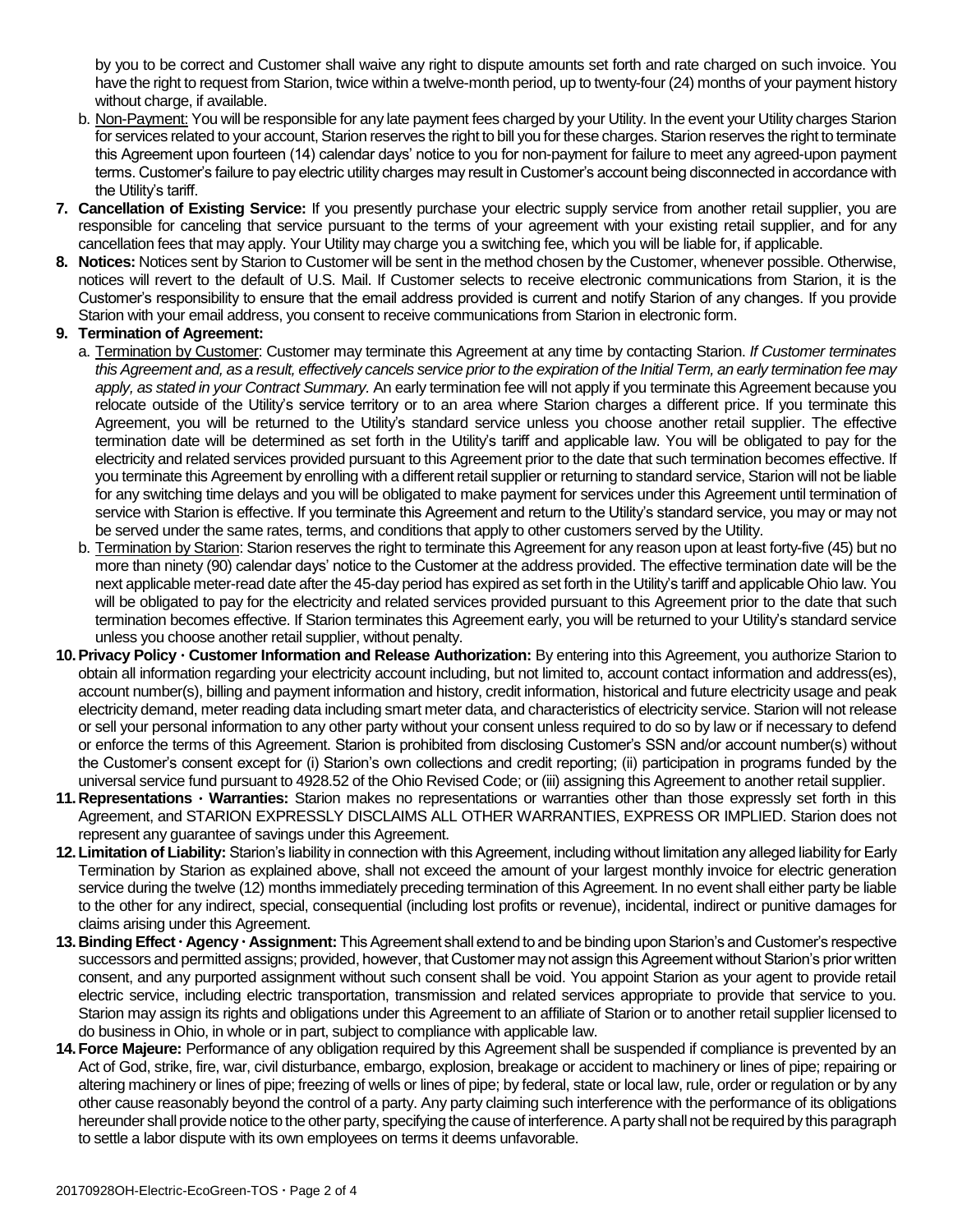## **15.Customer Service:**

- a. In the event of a dispute or disagreement involving Starion's services, you and Starion agree to use our best efforts to resolve the dispute. Most concerns can be resolved by calling our Customer Service Department at 1-800-600-3040. You may also email info@starionenergy.com or write to Starion Energy, P.O. Box 845, Middlebury, CT 06762. Starion's Customer Service is available Monday through Friday from 9:00 a.m. to 5:00 p.m. Eastern Time.
- b. If your complaint is not resolved after you have contacted Starion and/or your electric Utility, or for general utility information, residential and business customers may contact the Public Utilities Commission of Ohio (PUCO) for assistance at 1-800-686- 7826 (toll-free) from eight a.m. to five p.m. weekdays or at http://www.puco.ohio.gov. Hearing or speech impaired customers may contact the PUCO via 7-1-1 (Ohio relay service). The Ohio consumers' counsel (OCC) represents residential utility customers in matters before PUCO. The OCC can be reached at 1-877-742-5622 (toll-free) from eight a.m. to five p.m. weekdays, or at http://www.pickocc.org.

## **16.Claims Resolution:**

- a. In the event Starion is unable to resolve a complaint to your satisfaction, this section explains how claims can be resolved through arbitration or litigation. It includes an arbitration provision. You may reject the arbitration provision by sending us written notice within 45 days after your first energy bill with Starion as your supplier. See Your Right to Reject Arbitration below.
- b. For this section, you and Starion ("us" or "we") include any corporate parents, subsidiaries, affiliates or related persons or entities. Claim means any current or future claim, dispute or controversy relating to your account(s), this Agreement, or any agreement or relationship you have or had with us, except for the validity, enforceability or scope of the arbitration provision. Claim includes but is not limited to: (1) initial claims, counterclaims, cross-claims and third-party claims; (2) claims based upon contract, tort, fraud, statute, regulation, common law and equity; (3) claims by or against any third party using or providing any product, service or benefit in connection with any account; and (4) claims that arise from or relate to (a) any account created under any agreement with us or any rates charged on any such account, (b) advertisements, promotions or statements related to any rate plans, goods or services under any agreement with us, (c) benefits and services related to Customer's account with us (including rewards programs) and (d) your application for any account. You may not sell, assign or transfer a claim.
- c. Sending a Claim Notice: Before beginning arbitration or a lawsuit, you and we agree to send a written notice (a Claim Notice) to each party against whom a claim is asserted, in order to provide an opportunity to resolve the claim informally. Go to www.starionenergy.com and select your state of residence for a sample form of Claim Notice. The Claim Notice must describe the claim and state the specific relief demanded. Notice to you will be sent to your billing address. Notice to us must include your name, address and account number and be sent to Starion Energy, Attn: Compliance Dept., P.O. Box 845, Middlebury, CT 06762. If the claim proceeds to arbitration, the amount of any relief demanded in a Claim Notice will not be disclosed to the arbitrator until after the arbitrator rules.
- d. Arbitration: You or we may elect to resolve any claim by individual arbitration. Claims are decided by a neutral arbitrator. If arbitration is chosen by any party, neither you nor we will have the right to litigate that claim in court or have a jury trial on that claim. Further, you and we will not have the right to participate in a representative capacity or as a member of any class pertaining to any claim subject to arbitration. Arbitration procedures are generally simpler than the rules that apply in court, and discovery is more limited. The arbitrator's decisions are as enforceable as any court order and are subject to very limited review by a court. Except as set forth below, the arbitrator's decision will be final and binding. Other rights you or we would have in court may also not be available in arbitration.
	- i. Initiating Arbitration: Before beginning arbitration, you or we must first send a Claim Notice. Claims will be referred to either JAMS or AAA, as selected by the party electing arbitration. Claims will be resolved pursuant to this Arbitration provision and the selected organization's rules in effect when the claim is filed, except where those rules conflict with this Agreement. If we choose the organization, you may select the other within 30 days after receiving notice of our selection. Contact JAMS or AAA to begin an arbitration or for other information. Claims also may be referred to another arbitration organization if you and we agree in writing or to an arbitrator appointed pursuant to section 5 of the Federal Arbitration Act, 9 U.S.C. sec. 1-16 ("FAA"). We will not elect arbitration for any claim you file in small claims court, so long as the claim is individual and pending only in that court. You or we may otherwise elect to arbitrate any claim at any time unless it has been filed in court and trial has begun or final judgment has been entered. Either you or we may delay enforcing or not exercise rights under this Arbitration provision, including the right to arbitrate a claim, without waiving the right to exercise or enforce those rights.
	- ii. Limitations on Arbitration: If either party elects to resolve a claim by arbitration, that claim will be arbitrated on an individual basis. There will be no right or authority for any claims to be arbitrated on a class action basis or on bases involving claims brought in a purported representative capacity on behalf of the general public, other Starion customers or other persons similarly situated. The arbitrator's authority is limited to claims between you and us alone. Claims may not be joined or consolidated unless you and we agree in writing. An arbitration award and any judgment confirming it will apply only to the specific case and cannot be used in any other case except to enforce the award. Notwithstanding any other provision and without waiving the right to appeal such decision, if any portion of these Limitations on Arbitration is deemed invalid or unenforceable, then the entire Arbitration provision (other than this sentence) will not apply.
	- iii. Arbitration Procedures: This Arbitration provision is governed by the FAA. The arbitrator will apply applicable substantive law, statutes of limitations and privileges. The arbitrator will not apply any federal or state rules of civil procedure or evidence in matters relating to evidence or discovery. Subject to the Limitations on Arbitration, the arbitrator may otherwise award any relief available in court. The arbitration will be confidential, but you may notify any government authority of your claim. If your claim is for \$5,000 or less, you may choose whether the arbitration will be conducted solely on the basis of documents, through a telephonic hearing, or by an in-person hearing. At any party's request, the arbitrator will provide a brief written